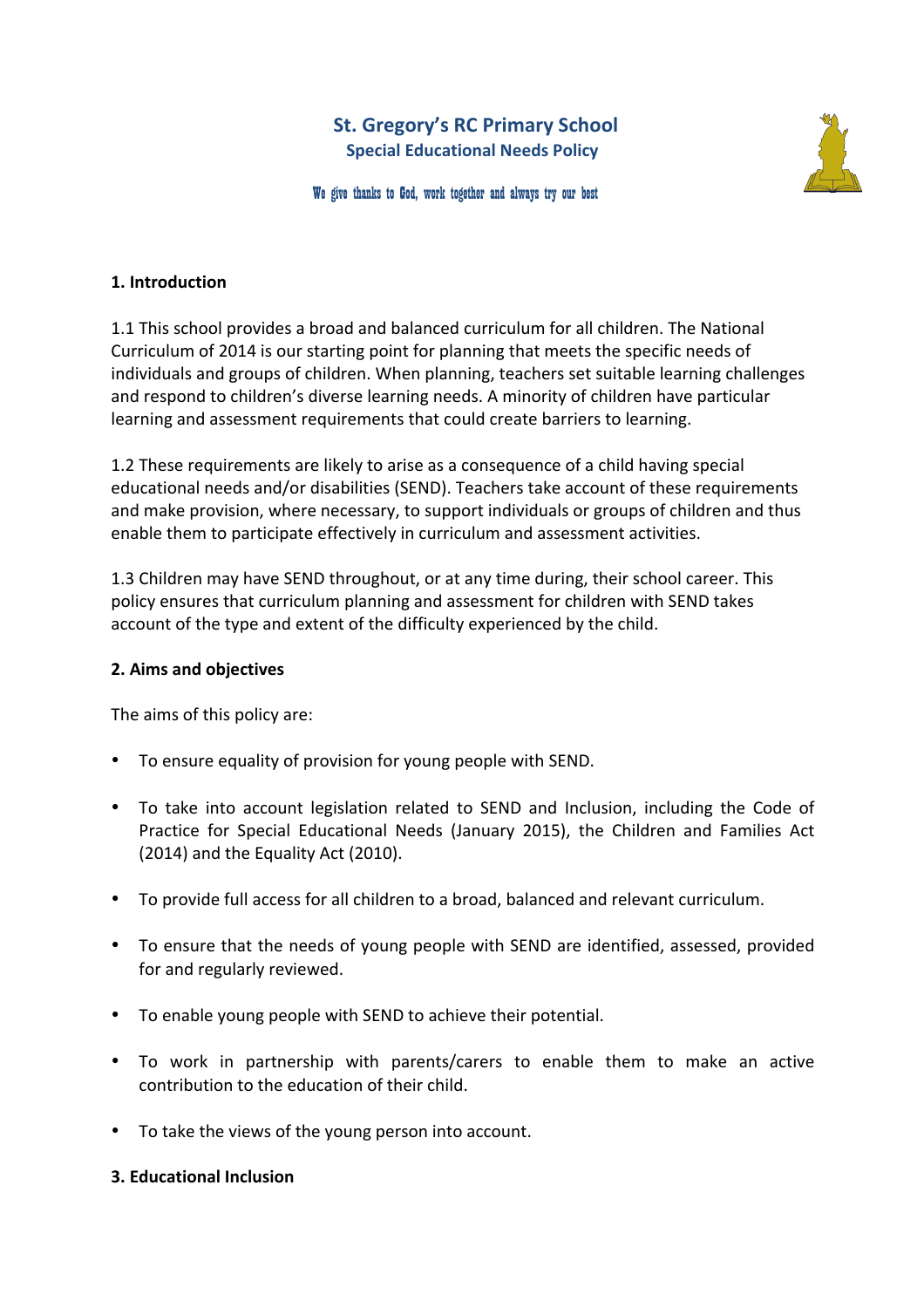- 3.1 Through appropriate curricular provision, we respect the fact that children:
	- have different educational and behavioural needs and aspirations;
	- require different strategies for learning;
	- acquire, assimilate and communicate information at different rates;
	- need a range of different teaching approaches and experiences.
- 3.2 Teachers respond to children's needs by:
	- providing support for children who need help with communication, language and literacy;
	- planning to develop children's understanding through the use of all available senses and experiences;
	- planning for children's full participation in learning, and in physical and practical activities;
	- helping children to manage their behaviour and to take part in learning effectively and safely;
	- helping individuals to manage their emotions, including trauma or stress, and to take part in learning

# **4. Special Educational Needs and/or Disabilities**

4.1 Children with SEND have learning difficulties that call for special provision to be made. All children may have special needs at some time in their lives.

4.2 In our school the Special Educational Needs and/or Disabilities Co-ordinator (SENDCo) is Samantha Blackwood. In her role she:

- manages the day-to-day operation of the policy;
- co-ordinates the provision for and manages the responses to children's special needs;
- supports and advises colleagues;
- provides advice on a graduated approach to SEND support staff, supporting and liaising with them and where necessary helping in the completion of Individual Intervention Plans; maintains the school SEND register;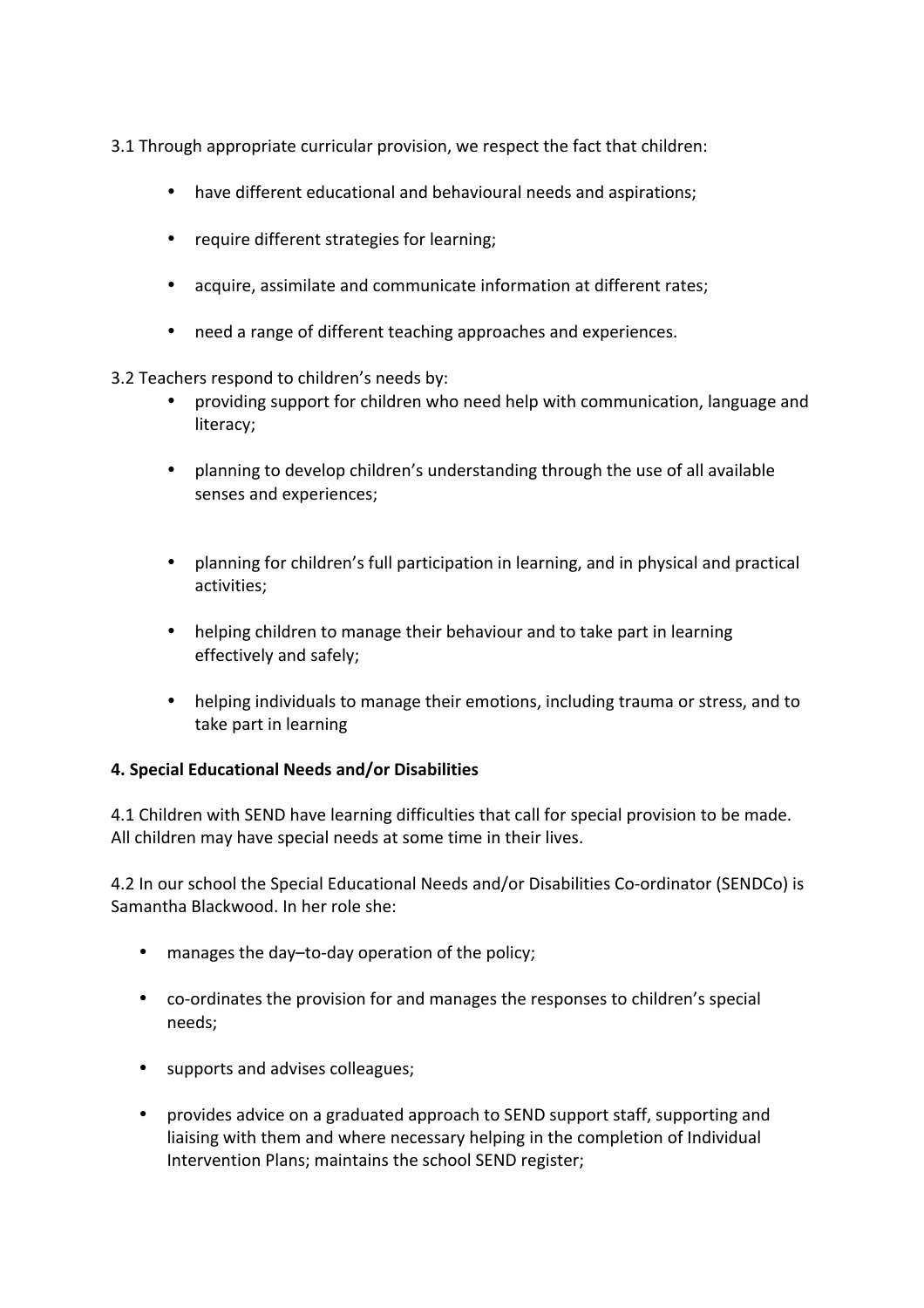- contributes to and manages the records of all children with special educational needs, completing relevant documents;
- tracks the progress of SEND pupils using school based data;
- manages school-based assessment of SEND children and completes the documentation required by outside agencies and the LA;
- acts as a link with parents where appropriate;
- maintains resources and a range of teaching materials to enable appropriate provision to be made:
- acts as a link with external agencies and other support agencies;
- monitors and evaluates the SEND provision and reports through the Head Teacher, to the governing body;
- manages, with the Head Teacher, a range of resources, human and material, linked to children with SEND;
- liaises with potential next providers of education;
- attends the termly central South Tyneside SENCO Network meetings
- works with the Head Teacher and Governors to fulfil the Equality Act

4.3 The Headteacher has responsibility for the day to day management of all aspects of the school's work, including provision for children with SEND. The Headteacher works closely with the SENDco and keeps the Governing body fully informed of SEND issues, providing an annual SEND Information Report. The content of the report is specified at section 6.79 of the *Code Of Practice 2014: 0-25 years.*

# **5. The Role of the Governing Body**

5.1 The Governing body does its best to secure the necessary provision for any pupil identified as having SEND. The governors ensure that all teachers are aware of the importance of providing for these children. They consult the LA and other schools, when appropriate, and report to parents on the success of the school's policy for children with SEND. 

5.2 The governing body has decided that children with SEND will be admitted to the school in line with the school's agreed admissions policy.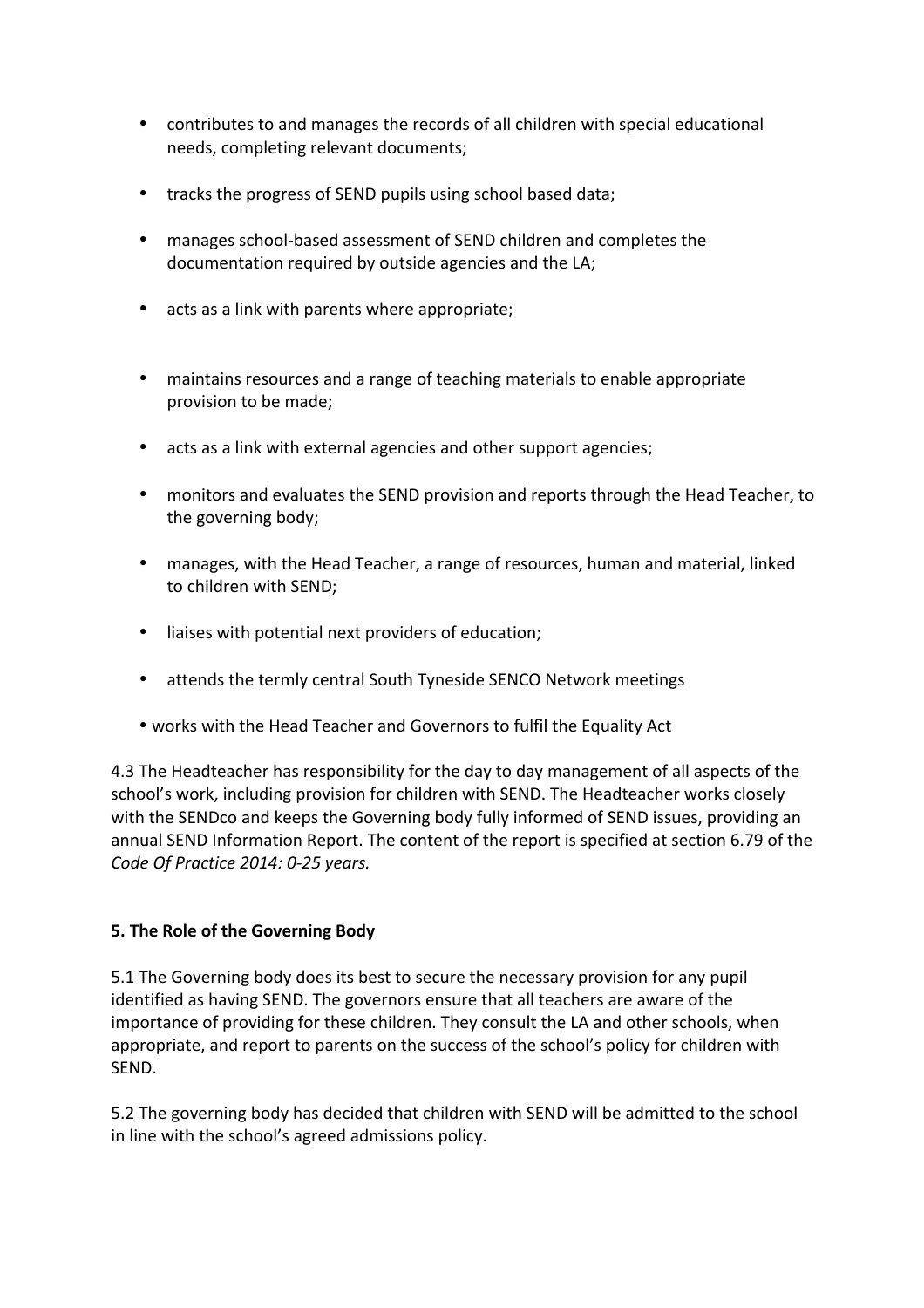5.3 The governing body has a member responsible for overseeing SEND in school. Currently this is Emma Little.

# **6. Allocation of Resources**

6.1 The SENDco and Head Teacher are responsible for the operational management of the specified and agreed resourcing for SEND within the school, including the provision for SEND support children and those with an Educational Health Care Plan (EHCP) plus those children who currently have a statement that will be transferred to an EHCP.

6.2 The Head Teacher informs the governing body of how the funding allocated to support SEND has been employed.

6.3 The Head Teacher and the SENDco meet annually to agree on how to use funds directly related to EHCPs.

### **7. Assessment**

7.1 Early identification is vital. The school uses the SEND Ranges, in line with the LA policy, to identify children's barriers to learning. The class teacher informs the SENDco and the parents at the earliest opportunity to alert them to concerns and enlists the parents' help.

7.2 The class teacher and the SENCo assess and monitor the children's progress in line with existing school practices and Special Educational Needs and Disability Code of Practice.

7.3 The SENCo works closely with parents and teachers to plan an appropriate programme of intervention and support.

7.4 The assessment of children reflects as far as possible their participation in the whole curriculum of the school. The class teacher and the SENCo can break down the assessment into smaller steps in order to aid progress and provide detailed and accurate indicators.

7.5 The Special Needs Register conforms to The Special Educational Needs and Disability Code of Practice: 0 to 25 years. Provision for SEND pupils is either in the category of SEN support or EHCP.

7.6 SEN support places emphasis on a graduated approach (assess, plan, do review) with an aim to improve the experience and outcomes of school for all pupils ensuring high quality teaching and learning.

7.7 The majority of children with SEND will have their needs met within school. The purpose of an EHCP is to ensure SEND provision meets the needs of the child to secure the best possible outcomes across education, health and social care and, as they get older, to prepare them for adulthood.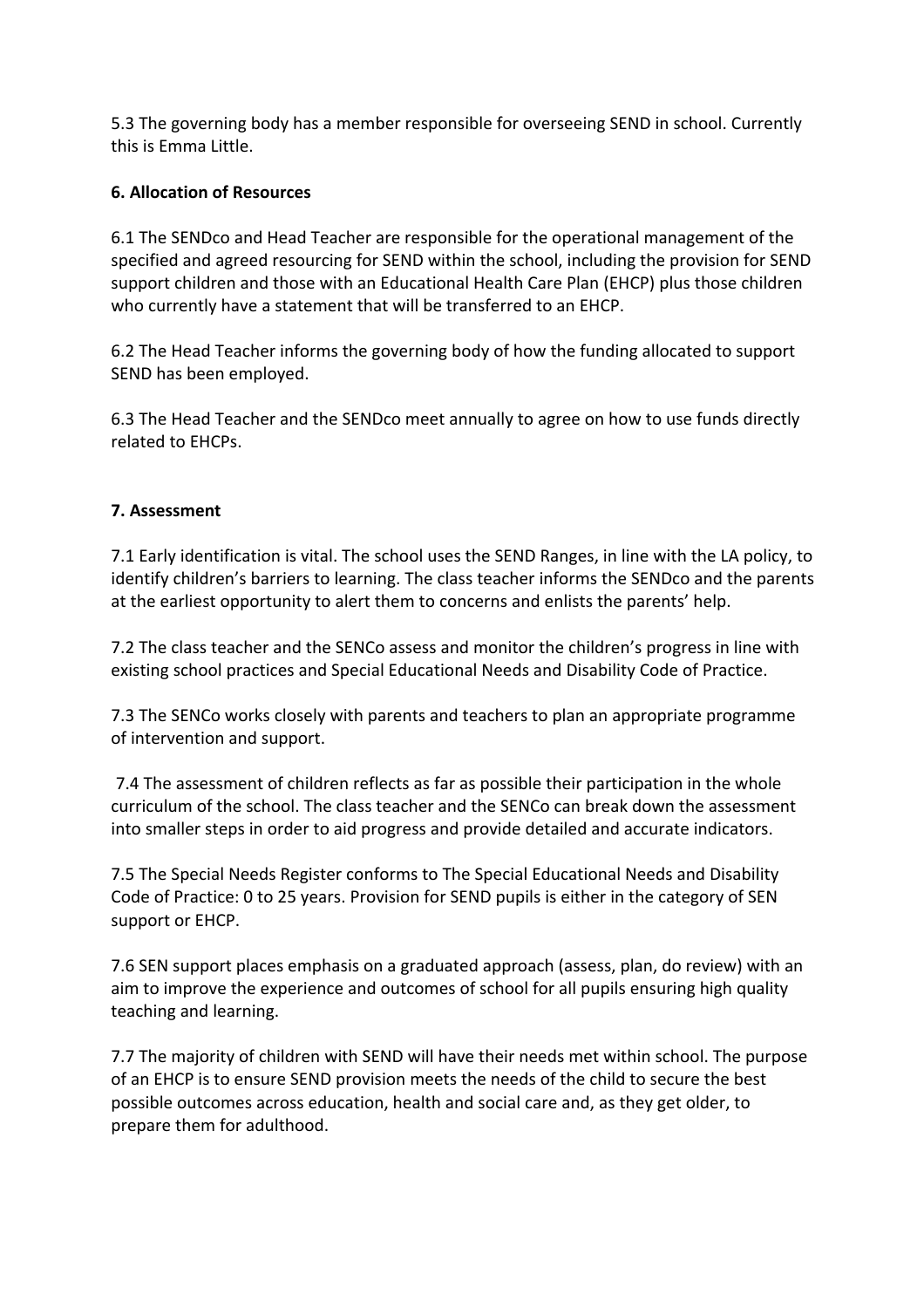# **8. Access to the Curriculum**

8.1 All children have an entitlement to a broad and balanced curriculum, which is differentiated to enable children to:

• Understand the relevance and purpose of learning activities;

• Experience levels of understanding and rates of progress that bring feelings of success and achievement. 

8.2 Teachers use a range of strategies to meet children's special educational needs. Lessons have clear learning objectives; we differentiate work appropriately, and we use assessment to inform the next stage of learning.

8.3 Individual Intervention Plans (IEP) which employ a small-steps approach, feature significantly in the provision that we make in the school. By breaking down the existing levels of attainment into finely graded steps and targets, we ensure that children experience success. All children on the SEND register have an Individual Intervention Plan to map their provision and progress.

8.4 All Intervention Plans are reviewed at least each term (October, March and June) and targets are discussed at parents/carers' evenings and/or individual appointments.

8.5 We support children in a manner that acknowledges their entitlement to share the same learning experiences that their peers enjoy. The needs of the majority of children will be met in the classroom. Teachers are expected to make every effort to ensure that children with SEND are fully involved in the life of the class. For some children it will be necessary for them to spend some time in small group work or being withdrawn from the classroom for specific, timed activities related to the needs identified. This may be delivered by the teacher, teaching assistant, outside agency or SENDco and will complement classroom work so that the skills, knowledge and understanding will be transferred to the classroom.

See the SEND Information Report for a comprehensive list. Available on our school website under the SEND section.

### www.st-gregorys.co.uk

# **9. Partnerships with parents**

9.1 At all levels of the special needs process, the school keeps parents informed and involved. We take account of the wishes, feelings and knowledge of parents at all times. We encourage parents to make an active contribution to their child's education.

9.2 We have regular opportunities for parents to discuss the progress of their child. We inform the parents of any outside intervention, and we share the process of decision making providing clear information relating to the education of children with SEND. Annual reviews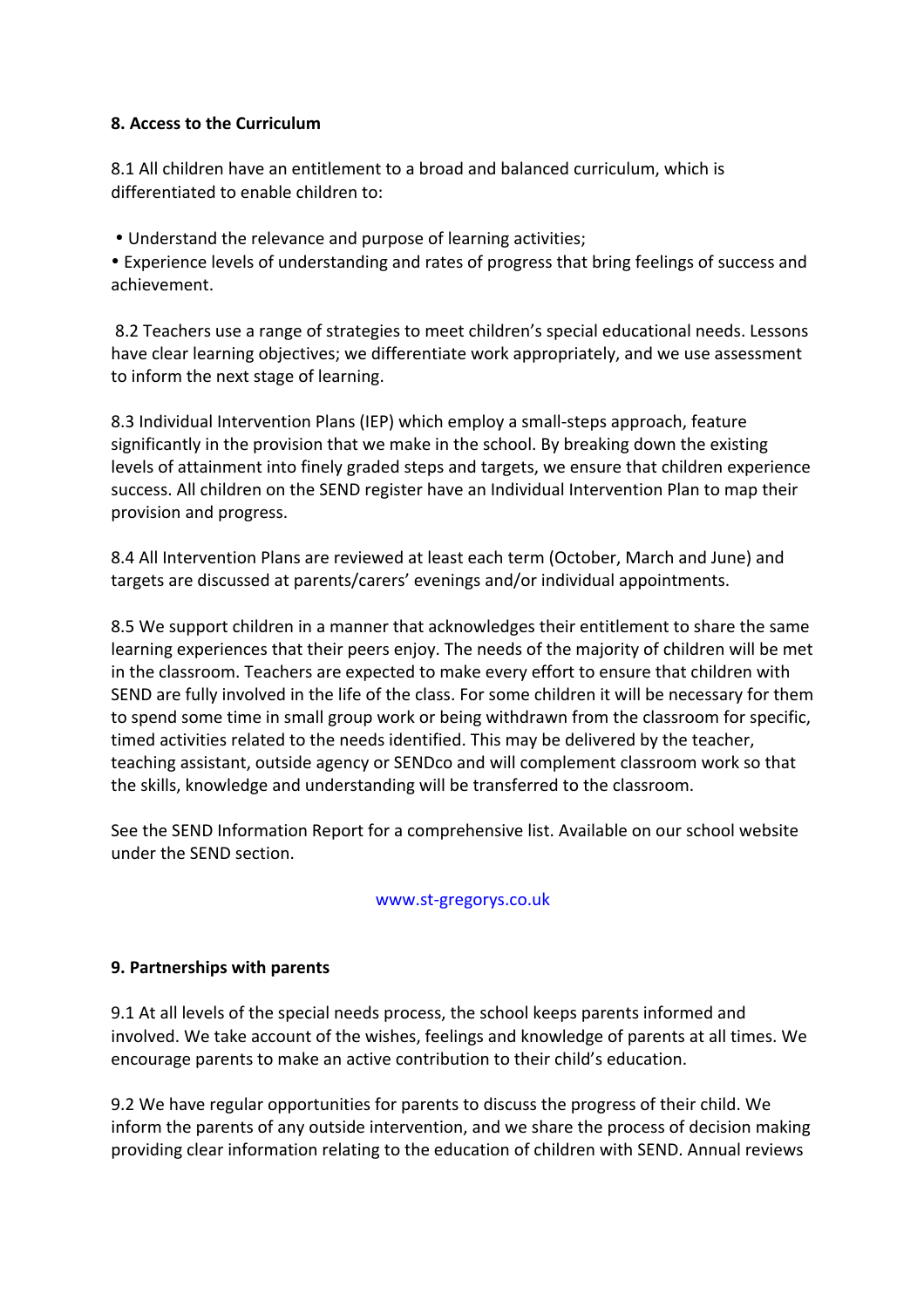are held to meet with parents of children with an EHCP to which involved agencies are invited.

9.3 Children's views will be sought and taken into account during the review process and at other key times throughout the year.

# 10. Partnership with Other Schools and Professional Agencies

10.1 During the course of the Summer Term, staff meet to discuss the educational needs of children within their class including those with SEND and plan for class transition. We also have a programme of transition with St. Wilfrid's R.C. College; Year 6 teachers meet with the Head of Year 7 and the SENDCo's from both schools in the Summer Term. Appropriate transition arrangements are also carried out for any child who is moving to a different Key Stage 3 school.

10.2 Our school's assigned Educational Psychologist is Peter Tidd. The SENDco meets with him regularly throughout the year.

10.3 Similarly, a member of the L.A. Nursing Staff is attached to the school to help and advise with any health/medical issues. At present the school nurse is Jane Ramm.

10.4 For information about other external agencies which can be contacted for help/advice, please consult the South Tyneside Local offer:

https://www.southtyneside.gov.uk/article/37862/Special-Educational-Needs-and-Disabilities-SEND-

# 11. Monitoring and Evaluation

11.1 The SENDCo monitors the movement of children within the SEND system in school.

11.2 The SENDCo is involved in supporting teachers involved in drawing up Individual Intervention Plans for children. The SENDCo and the Head teacher hold regular meetings to review the work of the school in this area and determine the correct interventions for individual children. 

11.3 The school can measure pupil's progress by referring to:

• evidence from teacher observation and assessment

• their performance against the level descriptors within the National Curriculum at the end of a key stage

• standardised screening or assessment tools